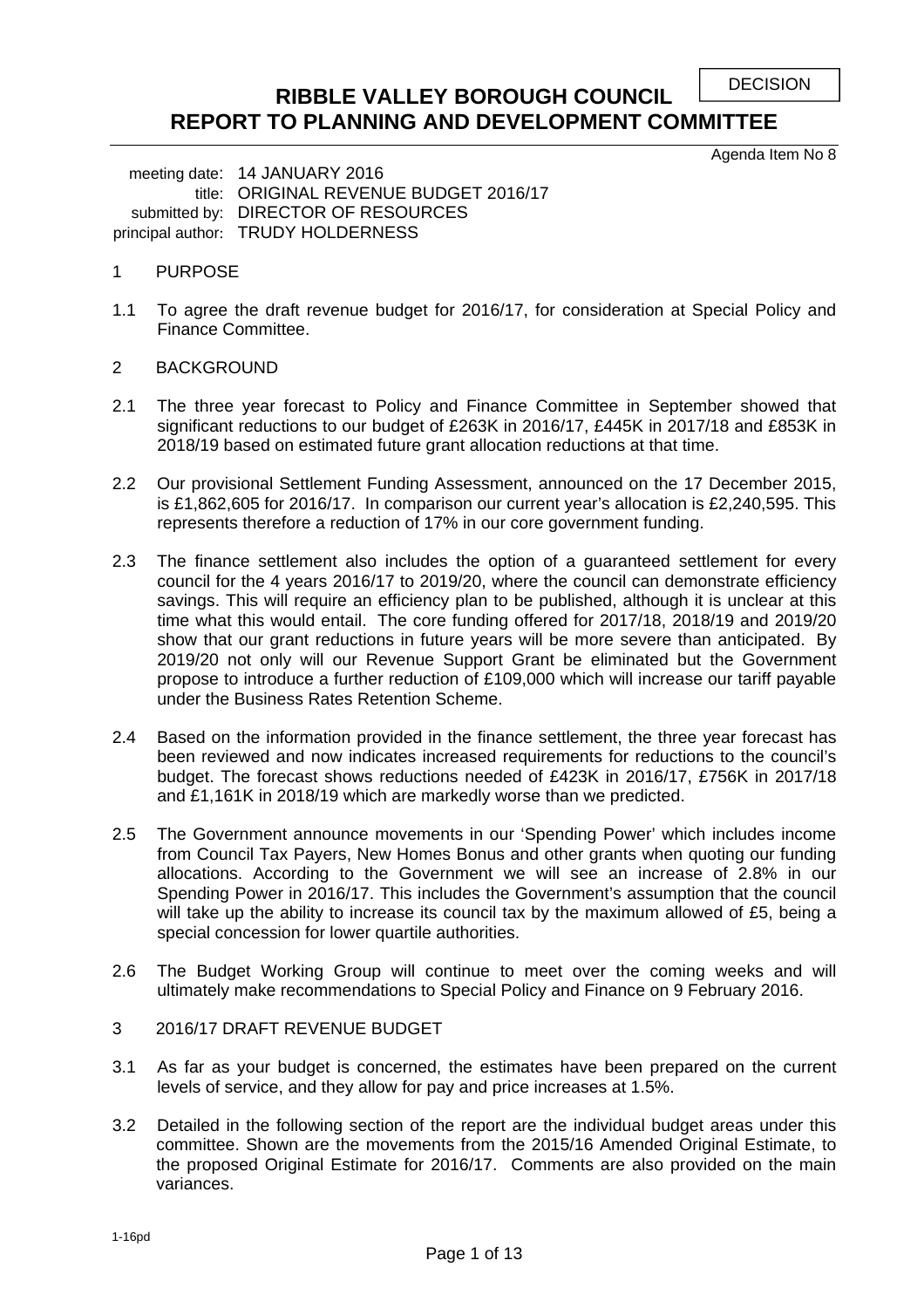## 4 COMMITTEE SERVICE ESTIMATES

## 4.1 **PLANNING CONTROL AND ENFORCEMENT**

#### **Service Description PLANG**

*Determination of planning applications, pre-application advice and investigation of authorised development.*

#### **Link to Ambitions**

To protect and enhance the existing environmental quality of our area.

| <b>Budget Analysis</b>                 | Original<br><b>Estimate</b><br>2015/16 | Inflation at 1.5% | Inflation above<br>or below 1.5% | Unavoidable<br>Changes to<br><b>Service Cost</b> | Support<br><b>Services</b> | Capital  | Original<br><b>Estimate</b><br>2016/17 |
|----------------------------------------|----------------------------------------|-------------------|----------------------------------|--------------------------------------------------|----------------------------|----------|----------------------------------------|
|                                        | £                                      |                   | £                                | £                                                | £                          | £        | f                                      |
| Supplies and Services                  | 57,970                                 | 880               |                                  | 3,650                                            |                            |          | 62,500                                 |
| <b>Third Party Payments</b>            | 3,310                                  | 50                |                                  | $-80$                                            |                            |          | 3,280                                  |
| <b>Support Services</b>                | 612,810                                |                   |                                  |                                                  | 60.700                     |          | 673,510                                |
| Depreciation and<br>Impairment         | 6,360                                  |                   |                                  |                                                  |                            | $-3,960$ | 2,400                                  |
| <b>Total Expenditure</b>               | 680,450                                | 930               |                                  | 3,570                                            | 60,700                     | $-3,960$ | 741,690                                |
| <b>Customer and Client</b><br>Receipts | $-481,610$                             | $-7,220$          | 6,690                            | $-99,880$                                        |                            |          | $-582,020$                             |
| <b>Total Income</b>                    | $-481,610$                             | $-7,220$          | 6,690                            | $-99,880$                                        | 0                          |          | $-582,020$                             |
| <b>NET</b>                             | 198,840                                | $-6,290$          | 6,690                            | $-96,310$                                        | 60,700                     | $-3,960$ | 159,670                                |

**Comments**

Within Supplies and Services, the provision for the Goegraphical Information System (GIS) service provided by Lancashire County Council reflects the impact of an above inflationary increase. There has also been an increase in the provision for statutory notices reflecting past years profile of expenditure. These increase have been partly offset by a decrease in the provision for agricultural consultants as past experience has shown that fewer applications are being referred to the County Council agricultural consultants.

The provision for ordnance survey work within third party payments has been reduced reflecting a below inflationary increase.

The increase in support costs is mainly from Community services and the Chief Executive's department reflecting changes in cost allocation from these services.

In addition to providing for an inflationary increase on decision notices and pre-application advice, the budgets for planning fees and decision noticed have been increased on the basis that the high leve of income experienced in recent years in likley to continue.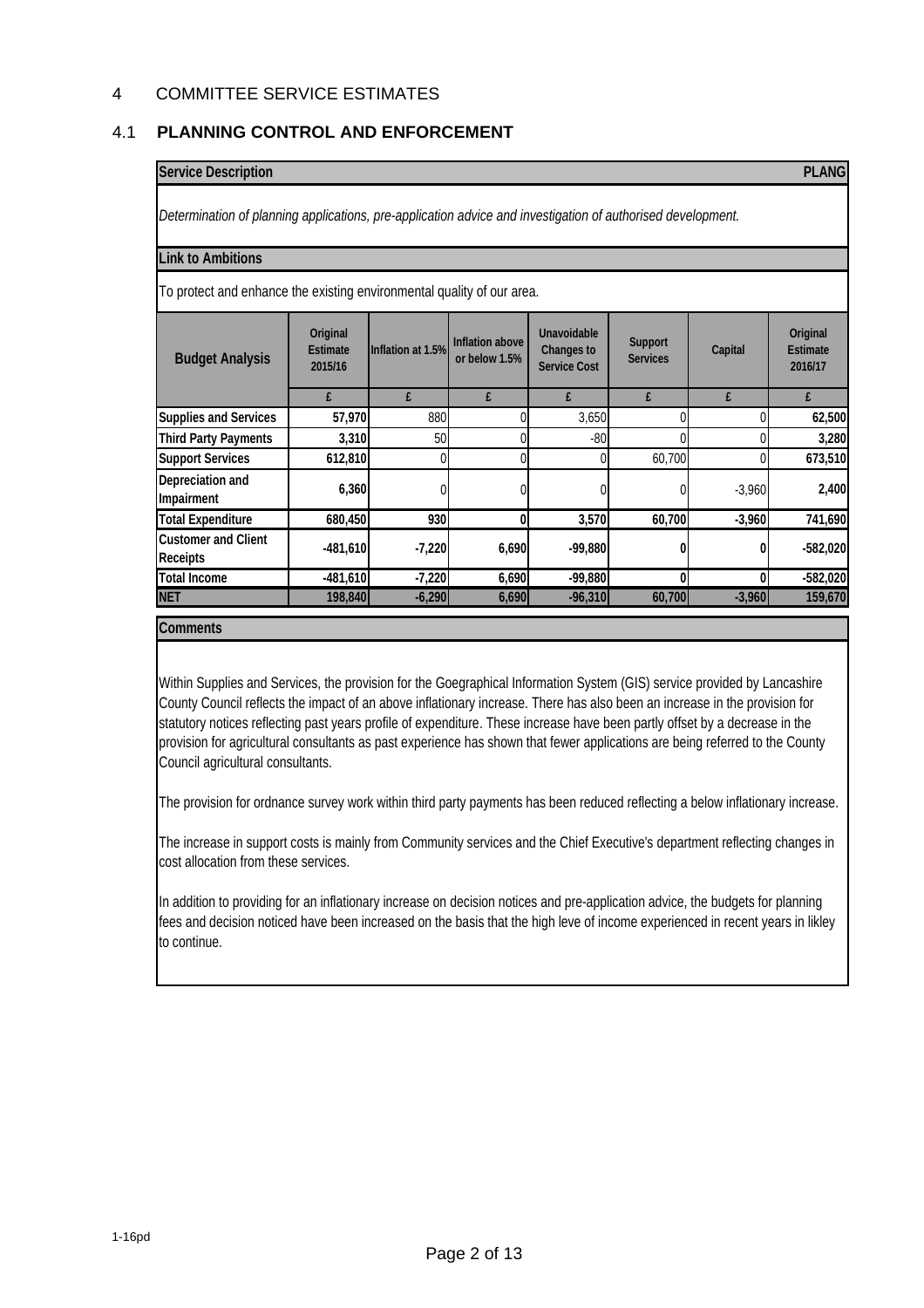# 4.2 **PLANNING POLICY**

#### **Service Description PLANP**

*To set an overall framework for improving housing delivery, employment and the protection and enhancement of the environment of the area.*

#### **Link to Ambitions**

To protect and enhance the existing environmental quality of our area.

| <b>Budget Analysis</b>   | Original<br><b>Estimate</b><br>2015/16 | Inflation at 1.5% | Inflation above<br>or below 1.5% | Unavoidable<br>Changes to<br><b>Service Cost</b> | Support<br><b>Services</b> | Capital | Original<br><b>Estimate</b><br>2016/17 |
|--------------------------|----------------------------------------|-------------------|----------------------------------|--------------------------------------------------|----------------------------|---------|----------------------------------------|
|                          |                                        |                   |                                  |                                                  |                            |         |                                        |
| <b>Support Services</b>  | 212,550                                |                   |                                  |                                                  | $-50,740$                  |         | 161,810                                |
| <b>Total Expenditure</b> | 212,550                                |                   |                                  |                                                  | $-50,740$                  |         | 161,810                                |

**Comments**

The reduction in support service costs from Community service is offset by an increase from Organisation and Member Development and the Chief Executive's department. This reflects changes in cost allocation from these services but also the transfer of staff on Forward Planning from the Community services department to the Chief Executive's Department

## 4.3 **LOCAL DEVELOPMENT PLAN**

#### **Service Description LDEVE**

*The Local Development Plan is a statutory document that the Council has to have in place. It is a public statement of the programme that the Council intend to take forward to deliver the Local Development Framework for the area.*

#### **Link to Ambitions**

To protect and enhance the existing environmental quality of our area

| <b>Budget Analysis</b>       | <b>Restated</b><br>Original<br><b>Estimate</b><br>2015/16 | Inflation at 1.5% | Inflation above<br>or below 1.5% | <b>Unavoidable</b><br>Changes to<br><b>Service Cost</b> | Support<br><b>Services</b> | Capital | Original<br><b>Estimate</b><br>2016/17 |
|------------------------------|-----------------------------------------------------------|-------------------|----------------------------------|---------------------------------------------------------|----------------------------|---------|----------------------------------------|
|                              |                                                           |                   |                                  |                                                         |                            |         |                                        |
| <b>Supplies and Services</b> | 46,000                                                    | 690               | $-690$                           | $-10,000$                                               |                            |         | 36,000                                 |
| <b>Support Services</b>      |                                                           |                   |                                  |                                                         | 4,040                      |         | 4,040                                  |
| <b>Total Expenditure</b>     | 46,000                                                    | 690               | $-690$                           | $-10,000$                                               | 4,040                      |         | 40,040                                 |

#### **Comments**

There has been a reduction in supplies and service costs as the plan moves from the first stage of public consultation into reviewing the issues and option stage.

The increase in support service costs are from Organisation & Member Development reflecting changes in cost allocation from this service.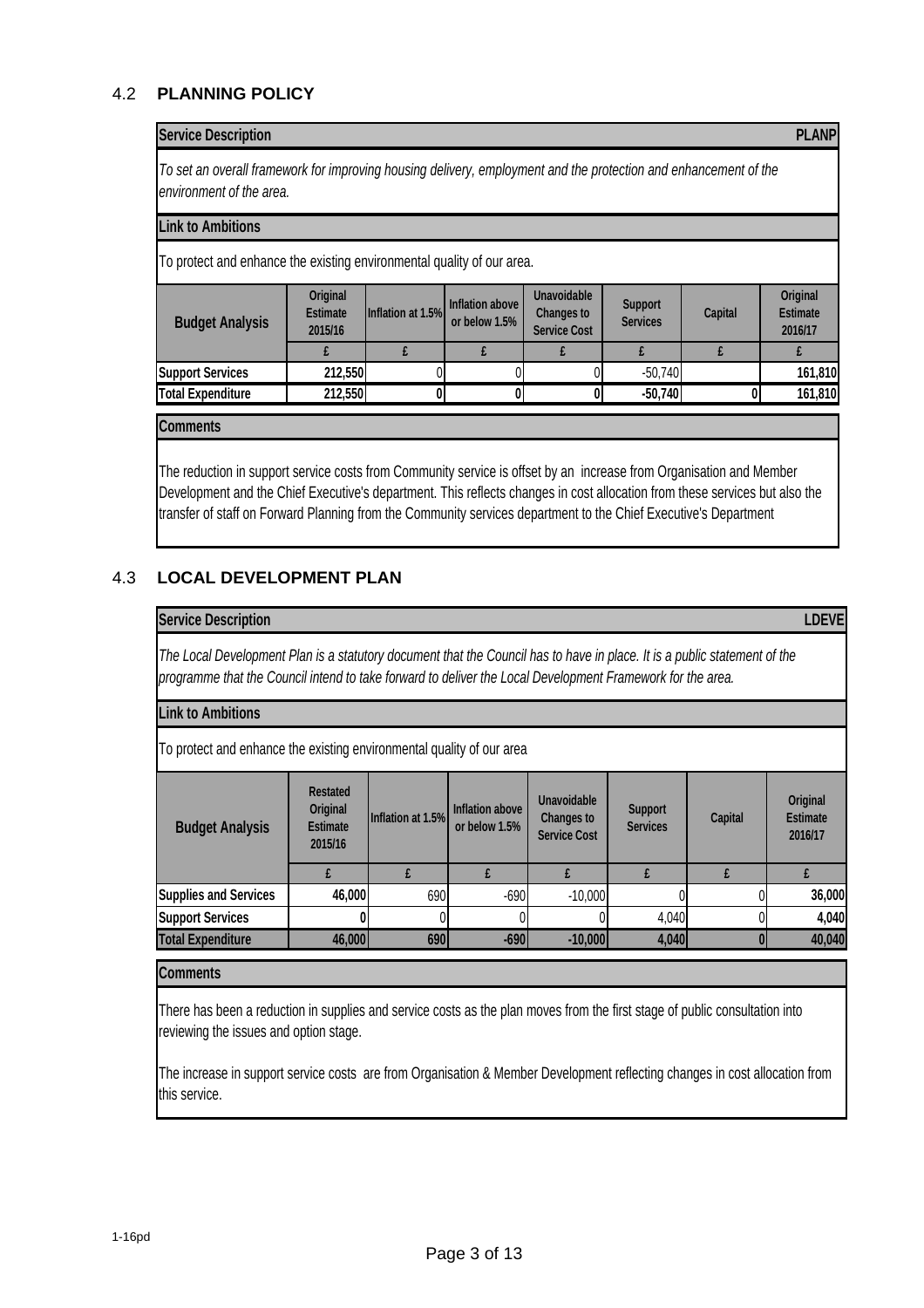# 4.4 **BUILDING CONTROL SAP FEES**

# **Service Description BCSAP**

*Procedure for estimating energy performance of dwellings*

## **Link to Ambitions**

To protect and enhance the existing environmental quality of our area

| <b>Budget Analysis</b>                 | Original<br><b>Estimate</b><br>2015/16 | Inflation at 1.5% | Inflation above<br>or below 1.5% | Unavoidable<br>Changes to<br><b>Service Cost</b> | Support<br><b>Services</b> | Capital | Original<br><b>Estimate</b><br>2016/17 |
|----------------------------------------|----------------------------------------|-------------------|----------------------------------|--------------------------------------------------|----------------------------|---------|----------------------------------------|
|                                        |                                        |                   |                                  |                                                  |                            |         |                                        |
| <b>Employee Related</b>                | 1,500                                  | 20                |                                  | 20                                               |                            |         | 1,540                                  |
| <b>Supplies and Services</b>           | 380                                    | 10                |                                  | $-50$                                            |                            |         | 340                                    |
| <b>Support Services</b>                | 2,060                                  |                   |                                  |                                                  | $-1,030$                   |         | 1,030                                  |
| <b>Total Expenditure</b>               | 3,940                                  | 30                |                                  | $-30$                                            | $-1,030$                   |         | 2,910                                  |
| <b>Customer and Client</b><br>Receipts | $-5,580$                               | $-80$             |                                  | 270                                              |                            |         | $-5,390$                               |
| <b>Total Income</b>                    | $-5,580$                               | $-80$             |                                  | 270                                              |                            |         | $-5,390$                               |
| <b>NET</b>                             | $-1,640$                               | $-50$             |                                  | 240                                              | $-1,030$                   |         | $-2,480$                               |

## **Comments**

There has been a reduction in support service cost from the Chief Executive's Department, reflecting changes in cost allocation from this service.

There has also been a reduction in income, reflecting a fall in the 3 year average which is used as a basis for this estimate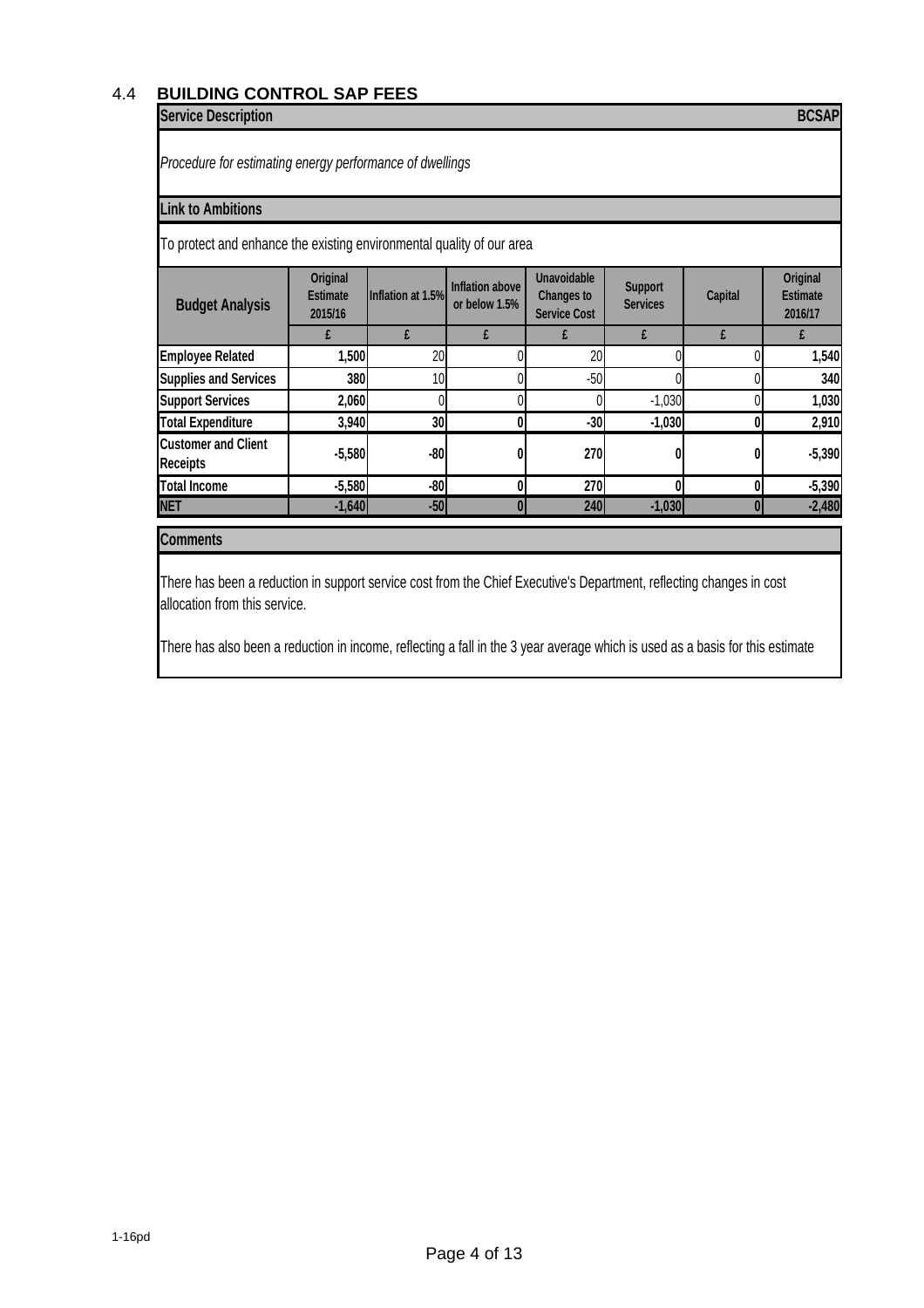# 4.5 **BUILDING CONTROL**

#### **Service Description BLDGC**

*Determination of all types of building control applications and related legislation and standards, including dangerous buildings and elements of licensing*

#### **Link to Ambitions**

To protect and enhance the existing environmental quality of our area

| <b>Budget Analysis</b>                 | Original<br><b>Estimate</b><br>2015/16 | Inflation at 1.5% | Inflation above<br>or below 1.5% | Unavoidable<br>Changes to<br><b>Service Cost</b> | <b>Support</b><br><b>Services</b> | Capital | Original<br><b>Estimate</b><br>2016/17 |
|----------------------------------------|----------------------------------------|-------------------|----------------------------------|--------------------------------------------------|-----------------------------------|---------|----------------------------------------|
|                                        |                                        |                   |                                  |                                                  |                                   |         |                                        |
| <b>Employee Related</b>                | 3,510                                  | 50                | $-20$                            | $-480$                                           |                                   |         | 3,060                                  |
| <b>Transport Related</b>               | 14,690                                 | 220               | $-20$                            | $-1,030$                                         |                                   |         | 13,860                                 |
| <b>Supplies and Services</b>           | 18,810                                 | 280               | $-60$                            | $-1,980$                                         |                                   |         | 17,050                                 |
| <b>Support Services</b>                | 198,050                                |                   |                                  |                                                  | 12,910                            |         | 210,960                                |
| <b>Total Expenditure</b>               | 235,060                                | 550               | $-100$                           | $-3,490$                                         | 12,910                            |         | 244,930                                |
| <b>Customer and Client</b><br>Receipts | $-180,880$                             | $-2,710$          | <b>100</b>                       | 7,330                                            |                                   |         | $-176,160$                             |
| <b>Total Income</b>                    | $-180,880$                             | $-2,710$          | 100                              | 7,330                                            |                                   |         | $-176,160$                             |
| <b>NET</b>                             | 54,180                                 | $-2,160$          | 01                               | 3,840                                            | 12,910                            |         | 68,770                                 |

## **Comments**

The provisions for travel and subsistence and professional subscriptions within employee related expenses, the provision for car allowances within transport and microfilming/scanning within supplies and services have been reduced to reflect the spending patterns over recent years.

The increase in support costs is mainly from the Chief Executive's department due to changes in cost allocations from this service.

It is anticipated that income from building regulation fees is likely to continue to fall, due to the current economic conditions and competition from private companies.

Details of the subscriptions paid under this service are shown under Annex 1.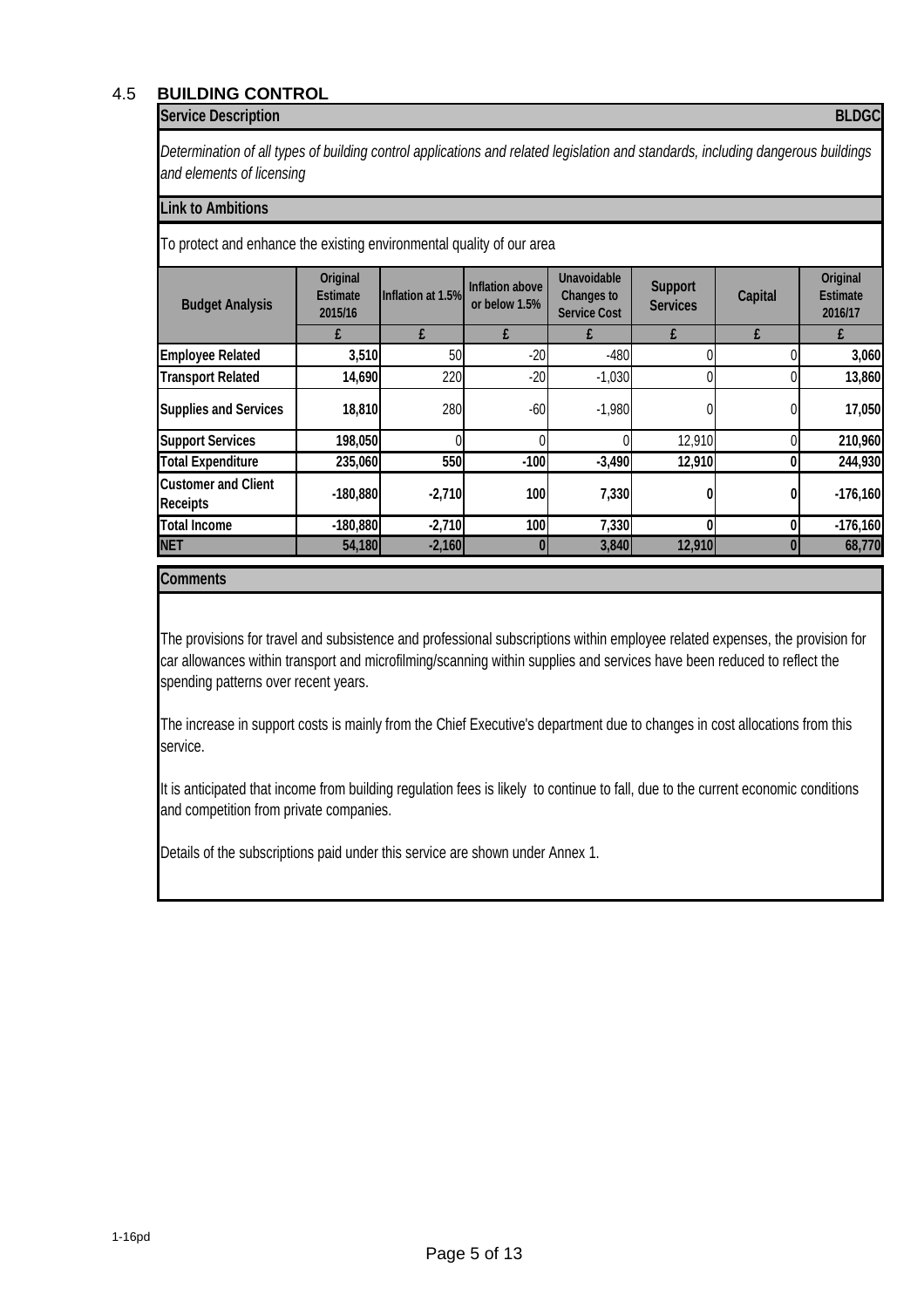# 4.6 **AREA OF OUTSTANDING NATURAL BEAUTY**

#### **Service Description AONBS**

*This relates to the cost of membership of National AONB Organisation and the annual contribution to the Joint Advisory Committee Partnership. Funding contributes to managements work and projects*

#### **Link to Ambitions**

To protect and enhance the existing environmental quality of our area.

| <b>Budget Analysis</b>      | Original<br><b>Estimate</b><br>2015/16 | Inflation at 1.5% | Inflation above<br>or below 1.5% | <b>Unavoidable</b><br>Changes to<br><b>Service Cost</b> | Support<br><b>Services</b> | Capital | Original<br><b>Estimate</b><br>2016/17 |
|-----------------------------|----------------------------------------|-------------------|----------------------------------|---------------------------------------------------------|----------------------------|---------|----------------------------------------|
|                             |                                        |                   |                                  |                                                         |                            |         |                                        |
| <b>Third Party Payments</b> | 7,130                                  | 110 <sub>l</sub>  | $-10$                            | $-330$                                                  |                            |         | 6,900                                  |
| <b>Support Services</b>     | 8,490                                  |                   |                                  |                                                         | 260                        |         | 8,750                                  |
| <b>Total Expenditure</b>    | 15,620                                 | 110               | $-10$                            | $-330$                                                  | 260                        |         | 15,650                                 |
| <b>NET</b>                  | 15,620                                 | 110               | $-10$                            | $-330$                                                  | 260                        |         | 15,650                                 |

#### **Comments**

The decrease in contribution to the Joint Advisory Committee Partnership reflects the lack of an inflationary increase in the 2014/15 contribution, which was paid at the end of the financial year. This impacted on the 2015/16 budget, and now on 2016/17.

The increase in support service costs from the Comminity Services department is due to changes in cost allocation from this service.

## 4.7 **COMMUNITY GROUPS**

| <b>Service Description</b>                                                           | <b>COMMG</b>                           |                   |                                  |                                                  |                            |                |                                        |  |  |
|--------------------------------------------------------------------------------------|----------------------------------------|-------------------|----------------------------------|--------------------------------------------------|----------------------------|----------------|----------------------------------------|--|--|
| Support funding for biodiversity, conservation and environmental community projects. |                                        |                   |                                  |                                                  |                            |                |                                        |  |  |
| <b>Link to Ambitions</b>                                                             |                                        |                   |                                  |                                                  |                            |                |                                        |  |  |
| To help make peoples lives safer and healthier.                                      |                                        |                   |                                  |                                                  |                            |                |                                        |  |  |
| <b>Budget Analysis</b>                                                               | Original<br><b>Estimate</b><br>2015/16 | Inflation at 1.5% | Inflation above<br>or below 1.5% | Unavoidable<br>Changes to<br><b>Service Cost</b> | Support<br><b>Services</b> | Capital        | Original<br><b>Estimate</b><br>2016/17 |  |  |
|                                                                                      | £                                      | £                 | £                                | £                                                | £                          | £              | £                                      |  |  |
| <b>Transfer Payments</b>                                                             | 6,560                                  | 100               |                                  | 0                                                |                            |                | 6,660                                  |  |  |
| <b>Support Services</b>                                                              | 16,010                                 | 0                 |                                  | 0                                                | 160                        |                | 16,170                                 |  |  |
| <b>Total Expenditure</b>                                                             | 22,570                                 | 100               | $\mathbf{0}$                     | 0                                                | 160                        | 0              | 22,830                                 |  |  |
| <b>NET</b>                                                                           | 22,570                                 | 100               | $\overline{0}$                   | $\bf{0}$                                         | 160                        | $\overline{0}$ | 22,830                                 |  |  |
| <b>Comments</b>                                                                      |                                        |                   |                                  |                                                  |                            |                |                                        |  |  |
|                                                                                      |                                        |                   |                                  |                                                  |                            |                |                                        |  |  |
|                                                                                      |                                        |                   |                                  |                                                  |                            |                |                                        |  |  |
| There have been no signifiacnt changes on this cost centre                           |                                        |                   |                                  |                                                  |                            |                |                                        |  |  |
|                                                                                      |                                        |                   |                                  |                                                  |                            |                |                                        |  |  |
|                                                                                      |                                        |                   |                                  |                                                  |                            |                |                                        |  |  |

1-16pd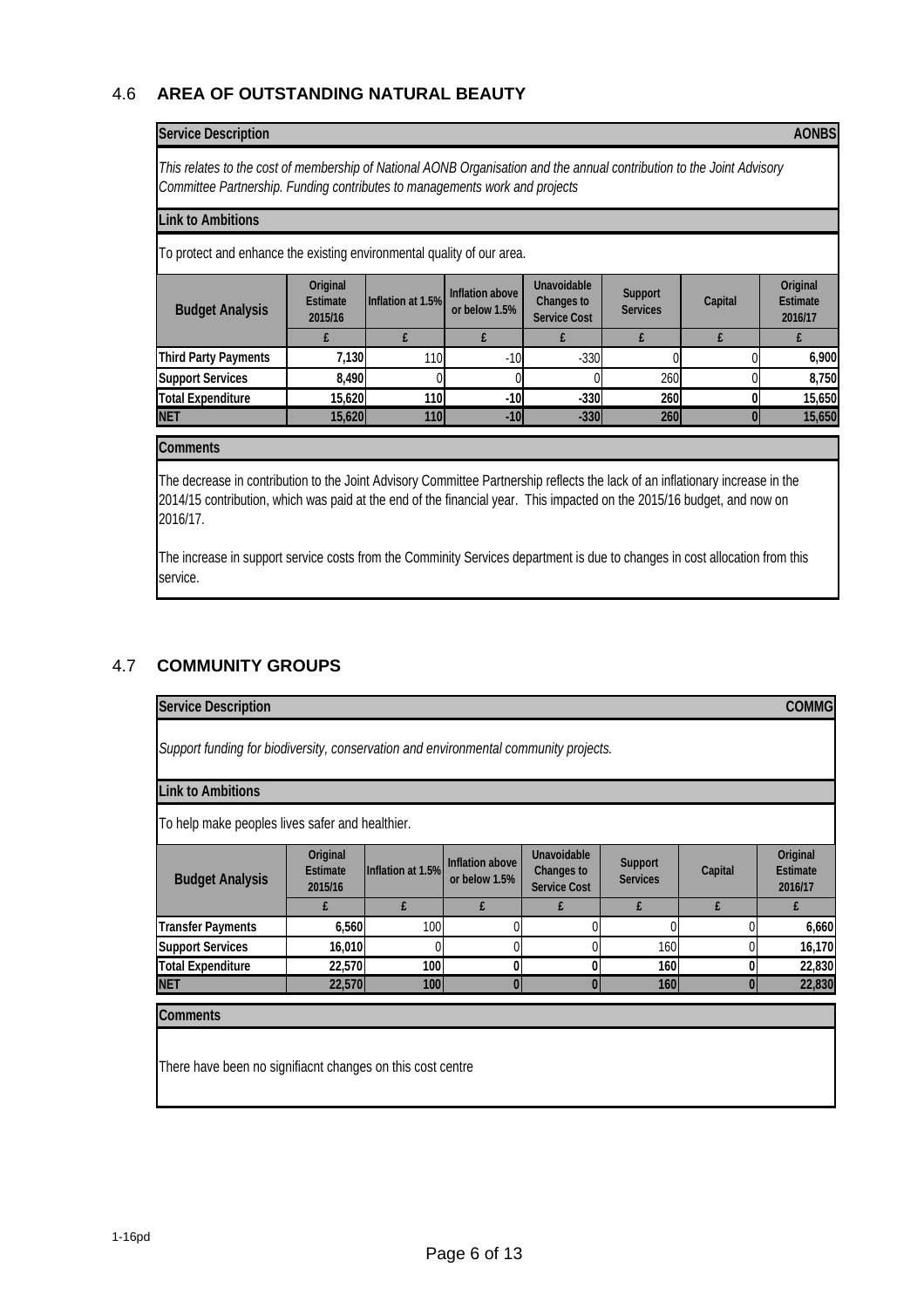# 4.8 **COUNTRYSIDE MANAGEMENT**

## **Service Description COUNT**

*The Council provides advice on countryside management matters and gives grants for trees, woodlands, hedgerows planting and environmental projects.*

#### **Link to Ambitions**

To protect and enhance the existing environmental quality of our area.

|                                   | 2015/16   | Inflation at 1.5% | Inflation above<br>or below 1.5% | <b>Changes to</b><br><b>Service Cost</b> | Support<br><b>Services</b> | Capital | Original<br><b>Estimate</b><br>2016/17 |
|-----------------------------------|-----------|-------------------|----------------------------------|------------------------------------------|----------------------------|---------|----------------------------------------|
|                                   |           |                   | f                                | £                                        | £                          | £       |                                        |
| <b>Premises Related</b>           | 10,740    | 160               |                                  |                                          |                            |         | 10,900                                 |
| Supplies and Services             | 9,160     | 140               |                                  |                                          |                            |         | 9,300                                  |
| <b>Transfer Payments</b>          | 17,620    | 260               | $-40$                            | $-900$                                   |                            |         | 16,940                                 |
| <b>Support Services</b>           | 16,540    |                   |                                  |                                          | 2.760                      |         | 19,300                                 |
| <b>Total Expenditure</b>          | 54,060    | 560               | $-40$                            | $-900$                                   | 2,760                      |         | 56,440                                 |
| <b>Miscellaneous</b><br>Recharges | $-10,100$ | $-150$            |                                  |                                          |                            |         | $-10,250$                              |
| <b>Total Income</b>               | $-10,100$ | $-150$            |                                  |                                          |                            |         | $-10,250$                              |
| <b>NET</b>                        | 43,960    | 410               | $-40$                            | $-900$                                   | 2,760                      |         | 46,190                                 |

#### **Comments**

Within Transfer Payments there has been a reduction in grants to other bodies reflecting previous expenditure patterns.

There has been an increase in support service costs mainly from the Community Services department due to changes in cost allocations from this service.

## 4.9 **FOOTPATHS AND BRIDLEWAYS**

| <b>Service Description</b>                                             |                                                                                                                                                                                                    |          |              |   |       |   | <b>FPATH</b> |  |  |  |
|------------------------------------------------------------------------|----------------------------------------------------------------------------------------------------------------------------------------------------------------------------------------------------|----------|--------------|---|-------|---|--------------|--|--|--|
| The Council provides assistance in footpath and diversion orders       |                                                                                                                                                                                                    |          |              |   |       |   |              |  |  |  |
| <b>Link to Ambitions</b>                                               |                                                                                                                                                                                                    |          |              |   |       |   |              |  |  |  |
| To protect and enhance the existing environmental quality of our area. |                                                                                                                                                                                                    |          |              |   |       |   |              |  |  |  |
| <b>Budget Analysis</b>                                                 | <b>Inflation</b><br>Unavoidable<br>Original<br>Inflation at<br>Support<br>Changes to<br>Estimate<br>Capital<br>above or<br><b>Services</b><br>1.5%<br><b>Service Cost</b><br>2015/16<br>below 1.5% |          |              |   |       |   |              |  |  |  |
|                                                                        | £                                                                                                                                                                                                  | £        | f            | £ | £     | f | £            |  |  |  |
| <b>Premises Related</b>                                                | 310                                                                                                                                                                                                | $\Omega$ | 0            | 0 | 0     | 0 | 310          |  |  |  |
| Supplies and<br><b>Services</b>                                        | 1,570                                                                                                                                                                                              | 20       | 0            | 0 | 0     | 0 | 1,590        |  |  |  |
| <b>Support Services</b>                                                | 5,230                                                                                                                                                                                              | $\Omega$ | $\Omega$     |   | 1,310 | 0 | 6,540        |  |  |  |
| <b>Total Expenditure</b>                                               | 7,110                                                                                                                                                                                              | 20       | 0            | 0 | 1,310 | 0 | 8,440        |  |  |  |
| Other Grants and<br>Contributions                                      | $-1,570$                                                                                                                                                                                           | $-20$    |              |   |       | 0 | $-1,590$     |  |  |  |
| <b>Total Income</b>                                                    | $-1,570$                                                                                                                                                                                           | $-20$    | $\mathbf{0}$ | 0 | 0     | 0 | $-1,590$     |  |  |  |
| <b>NET</b>                                                             | 5,540                                                                                                                                                                                              | $\bf{0}$ | $\Omega$     | 0 | 1,310 | 0 | 6,850        |  |  |  |
| <b>Comments</b>                                                        |                                                                                                                                                                                                    |          |              |   |       |   |              |  |  |  |

Increase in support service costs from Legal services and Organisation and Member Development offset by reduction from Community services due to changes in cost allocations from these services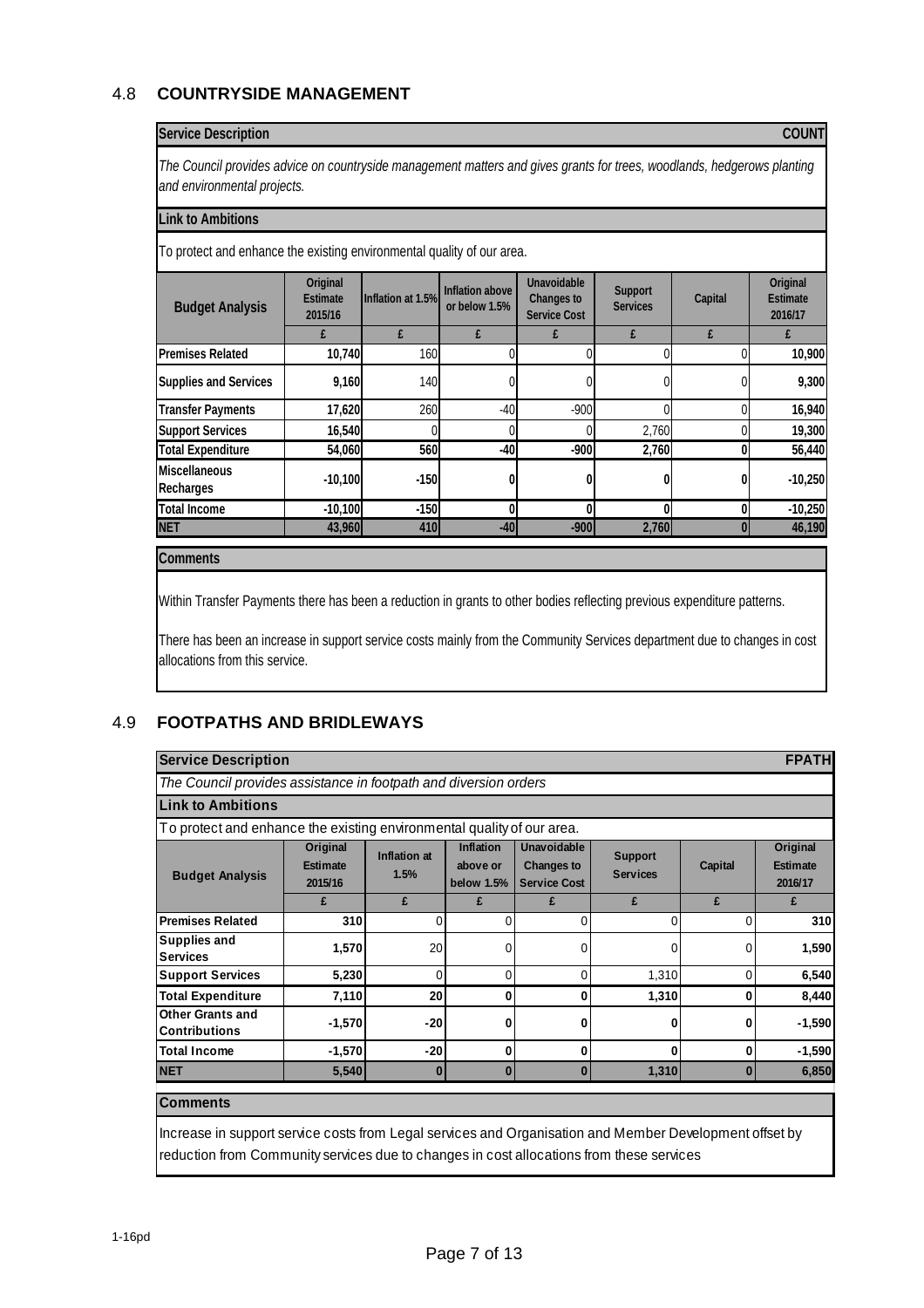# 4.10 **CONSERVATION AREAS**

| The Council has the power to designate areas as Conservation Areas, these are areas of special architectural or historic |                                        |                   |                                  |                                                         |                            |              |                                 |
|--------------------------------------------------------------------------------------------------------------------------|----------------------------------------|-------------------|----------------------------------|---------------------------------------------------------|----------------------------|--------------|---------------------------------|
| interest, the character or appearance of which it is desirable to preserve or enhance.                                   |                                        |                   |                                  |                                                         |                            |              |                                 |
| ink to Ambitions                                                                                                         |                                        |                   |                                  |                                                         |                            |              |                                 |
| To protect and enhance the existing environmental quality of our area.                                                   |                                        |                   |                                  |                                                         |                            |              |                                 |
| <b>Budget Analysis</b>                                                                                                   | Original<br><b>Estimate</b><br>2015/16 | Inflation at 1.5% | Inflation above<br>or below 1.5% | Unavoidable<br><b>Changes to</b><br><b>Service Cost</b> | Support<br><b>Services</b> | Capital      | Original<br>Estimate<br>2016/17 |
|                                                                                                                          | £                                      | £                 | £                                | f                                                       | £                          | f            | £                               |
| <b>Support Services</b>                                                                                                  | 9,530                                  |                   |                                  |                                                         | 6,470                      |              | 16,000                          |
| <b>Total Expenditure</b>                                                                                                 | 9,530                                  | $\mathbf{0}$      | 0                                |                                                         | 6,470                      | O            | 16,000                          |
| <b>NET</b>                                                                                                               | 9,530                                  | $\mathbf{0}$      | 0                                |                                                         | 6,470                      | $\mathbf{0}$ | 16,000                          |
| <b>Comments</b>                                                                                                          |                                        |                   |                                  |                                                         |                            |              |                                 |
|                                                                                                                          |                                        |                   |                                  |                                                         |                            |              |                                 |

# 4.11 **GRANTS AND SUBSCRIPTIONS – PLANNING AND DEVELOPMENT COMMITTEE**

| <b>Service Description</b>                                                                                                                      |                                        |                   |                                  |                                                  |                            |         | <b>PLSUB</b>                           |
|-------------------------------------------------------------------------------------------------------------------------------------------------|----------------------------------------|-------------------|----------------------------------|--------------------------------------------------|----------------------------|---------|----------------------------------------|
| Within this budget are various Grants, Contributions and Subscriptions paid by the Council from this committee                                  |                                        |                   |                                  |                                                  |                            |         |                                        |
| <b>Link to Ambitions</b>                                                                                                                        |                                        |                   |                                  |                                                  |                            |         |                                        |
| To protect and enhance the existing environmental quality of our area.                                                                          |                                        |                   |                                  |                                                  |                            |         |                                        |
| <b>Budget Analysis</b>                                                                                                                          | Original<br><b>Estimate</b><br>2015/16 | Inflation at 1.5% | Inflation above<br>or below 1.5% | Unavoidable<br>Changes to<br><b>Service Cost</b> | Support<br><b>Services</b> | Capital | Original<br><b>Estimate</b><br>2016/17 |
|                                                                                                                                                 | £                                      | £                 | £                                | £                                                | £                          | £       | £                                      |
| <b>Supplies and Services</b>                                                                                                                    | 15,590                                 | 230               | $-80$                            | $-5,670$                                         |                            |         | 10,070                                 |
| <b>Support Services</b>                                                                                                                         | N                                      | $\Omega$          | Λ                                |                                                  | 460                        |         | 460                                    |
| <b>Total Expenditure</b>                                                                                                                        | 15,590                                 | 230               | $-80$                            | $-5,670$                                         | 460                        | 0       | 10,530                                 |
| <b>NET</b>                                                                                                                                      | 15,590                                 | 230               | $-80$                            | $-5,670$                                         | 460                        | O       | 10,530                                 |
| <b>Comments</b>                                                                                                                                 |                                        |                   |                                  |                                                  |                            |         |                                        |
| The provision for subscription to Lancashire Economic Partnership has been removed. This has not been paid since the 2010/11<br>financial year. |                                        |                   |                                  |                                                  |                            |         |                                        |

There has been an increase in support service costs from Financial services due to changes in cost allocations from this service.

Details of subscriptions paid under this committeee are included at Annex 1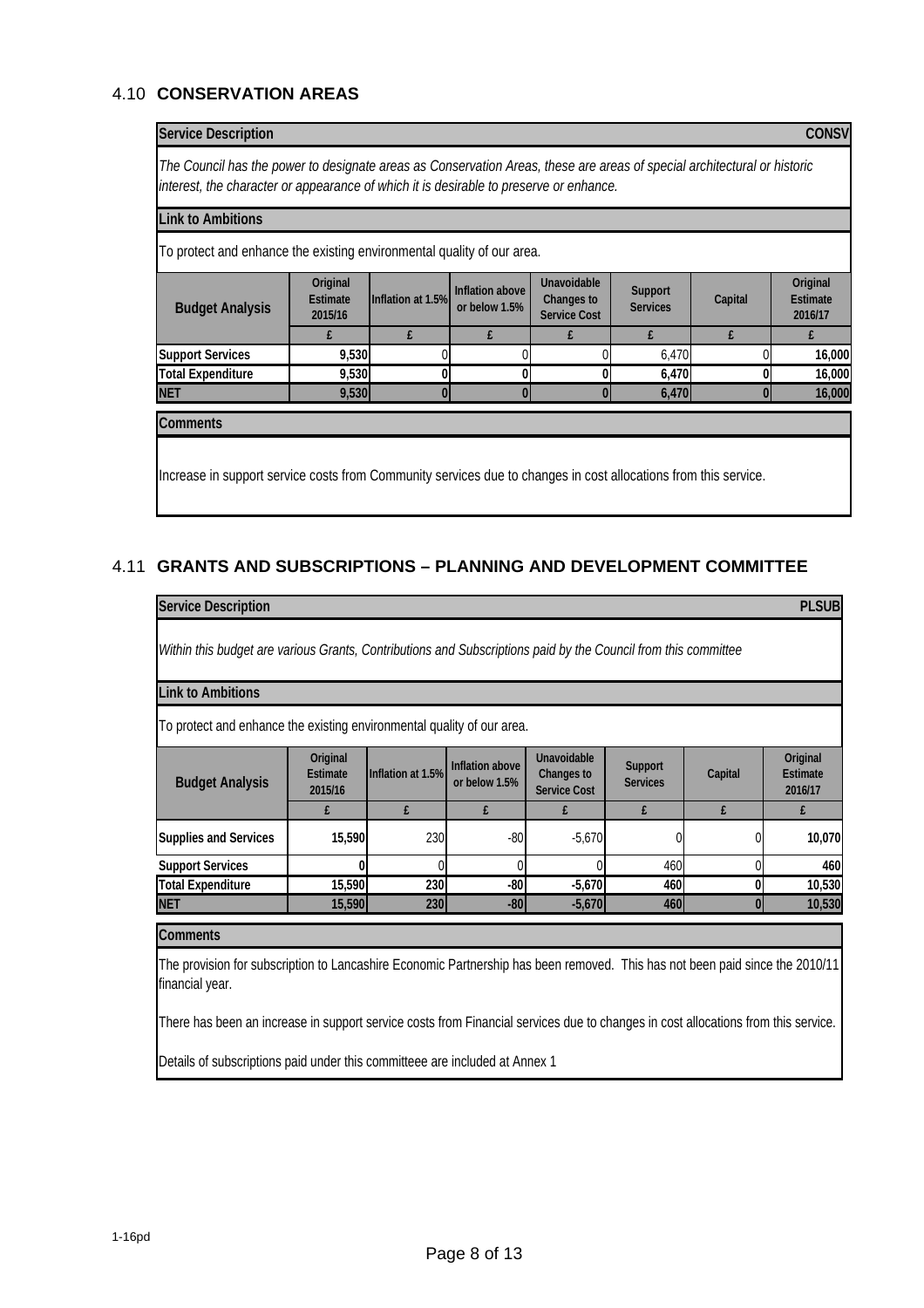# 4.12 **CLITHEROE TRANSPORT INTERCHANGE**

## **Service Description CINTR**

*The council makes a small contribution to the running costs of the County Council's bus and rail interchange in Clitheroe*

#### **Link to Ambitions**

To protect and enhance the existing environmental quality of our area

| <b>Budget Analysis</b>                 | Original<br><b>Estimate</b><br>2015/16 | Inflation at 1.5% | Inflation above<br>or below 1.5% | Unavoidable<br>Changes to<br><b>Service Cost</b> | Support<br><b>Services</b> | Capital  | Original<br>Estimate<br>2016/17 |
|----------------------------------------|----------------------------------------|-------------------|----------------------------------|--------------------------------------------------|----------------------------|----------|---------------------------------|
|                                        | £                                      |                   |                                  | £                                                |                            | f        |                                 |
| <b>Premises Related</b>                | 100                                    |                   |                                  |                                                  |                            |          | 100                             |
| <b>Transfer Payments</b>               | 5,250                                  | 80                |                                  | $-100$                                           |                            |          | 5,230                           |
| <b>Support Services</b>                | 10 <sup>1</sup>                        |                   |                                  | $\Omega$                                         | $-10$                      |          | $\bf{0}$                        |
| Depreciation and<br>Impairement        | 1,180                                  |                   |                                  |                                                  |                            |          | 1,180                           |
| <b>Total Expenditure</b>               | 6,540                                  | 80                | 0                                | $-100$                                           | $-10$                      | 0        | 6,510                           |
| <b>Customer and Client</b><br>Receipts | $-100$                                 |                   |                                  |                                                  |                            |          | $-100$                          |
| <b>Total Income</b>                    | $-100$                                 |                   | n                                | $\mathbf{0}$                                     |                            | 0        | $-100$                          |
| <b>NET</b>                             | 6,440                                  | 80                | $\Omega$                         | $-100$                                           | $-10$                      | $\bf{0}$ | 6,410                           |

#### **Comments**

There has been no significant changes on this cost centre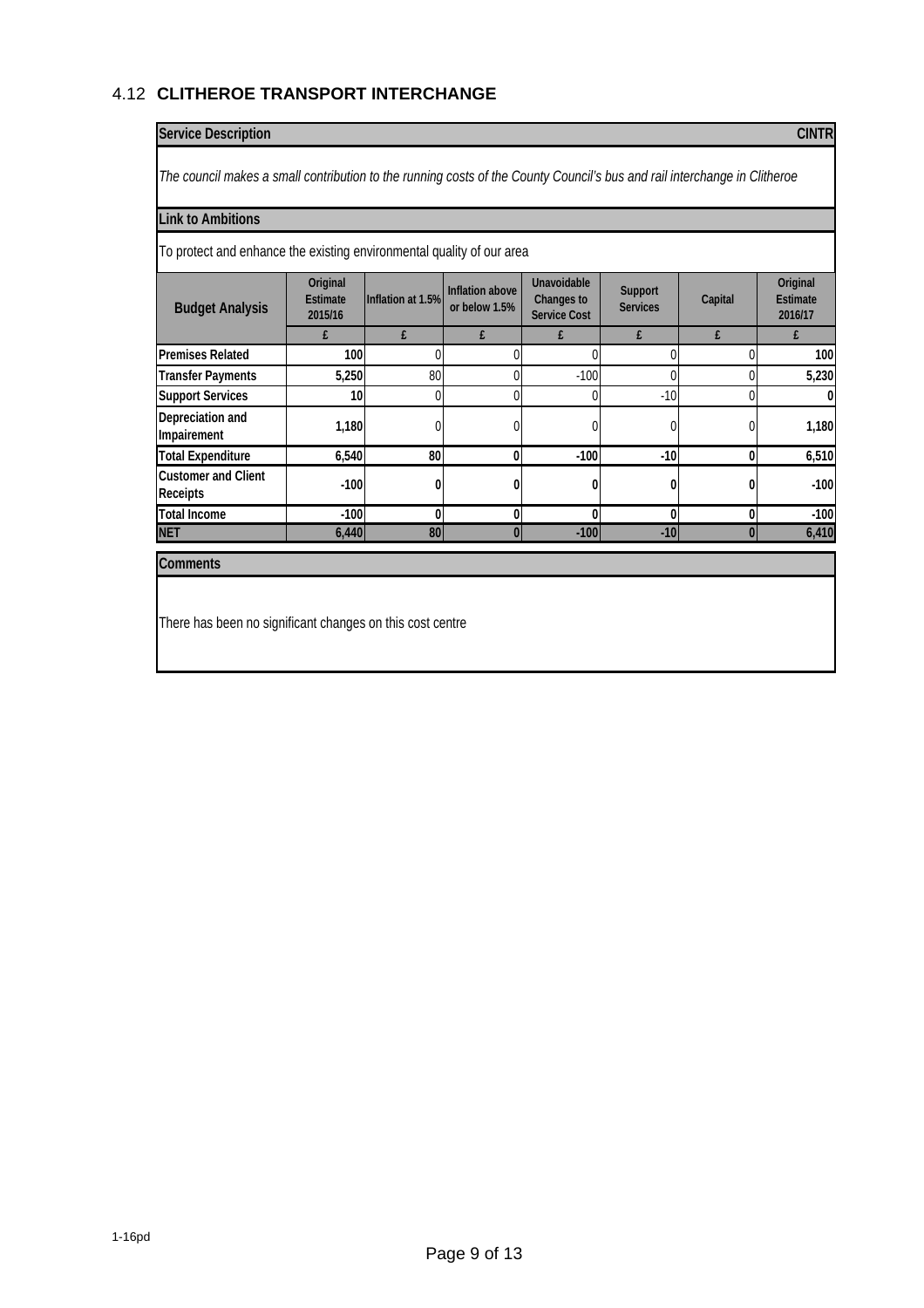## 5 SUMMARIES

5.1 The draft budget is summarised in two ways. One over the cost of the service (objective) provided by the committee. The other is over the type of expenditure and income (subjective).

|                                  |                                                   | <b>BUDGET ANALYSIS</b>                             |                      |                                        |                                                  |                            |                |                                 |
|----------------------------------|---------------------------------------------------|----------------------------------------------------|----------------------|----------------------------------------|--------------------------------------------------|----------------------------|----------------|---------------------------------|
| Cost<br>Centre                   | <b>Service Name</b>                               | Restated<br>Original<br><b>Estimate</b><br>2015/16 | Inflation at<br>1.5% | Inflation<br>above or<br>below<br>1.5% | Unavoidable<br>Changes to<br><b>Service Cost</b> | Support<br><b>Services</b> | Capital        | Original<br>Estimate<br>2016/17 |
| <b>PLANG</b>                     | Planning Control & Enforcement                    | 198,840                                            | $-6,290$             | 6,690                                  | $-96,310$                                        | 60,700                     | $-3,960$       | 159,670                         |
| <b>PLANP</b>                     | <b>Planning Policy</b>                            | 212,550                                            | 0                    | 0                                      | $\Omega$                                         | $-50,740$                  | 0              | 161,810                         |
| <b>LDEVE</b>                     | Local Development Scheme                          | 46,000                                             | 690                  | $-690$                                 | $-10,000$                                        | 4,040                      | 0              | 40,040                          |
| <b>BCSAP</b>                     | <b>Building Control SAP Fees</b>                  | $-1,640$                                           | $-50$                | 0                                      | 240                                              | $-1,030$                   | $\mathbf 0$    | $-2,480$                        |
| <b>BLDGC</b>                     | <b>Building Control</b>                           | 54,180                                             | $-2,160$             | 0                                      | 3,840                                            | 12,910                     | 0              | 68,770                          |
| <b>AONBS</b>                     | Area of Outstanding Natural Beauty                | 15,620                                             | 110                  | $-10$                                  | $-330$                                           | 260                        | $\overline{0}$ | 15,650                          |
| <b>COMMG</b>                     | <b>Community Groups</b>                           | 22,570                                             | 100                  | 0                                      | $\overline{0}$                                   | 160                        | $\overline{0}$ | 22,830                          |
| <b>COUNT</b>                     | Countryside Management                            | 43,960                                             | 410                  | $-40$                                  | $-900$                                           | 2,760                      | $\overline{0}$ | 46,190                          |
| <b>FPATH</b>                     | Footpaths & Bridleways                            | 5,540                                              | 0                    | $\boldsymbol{0}$                       | $\mathbf 0$                                      | 1,310                      | $\mathbf 0$    | 6,850                           |
| <b>CONSV</b>                     | <b>Conservation Areas</b>                         | 9,530                                              | $\overline{0}$       | $\overline{0}$                         | $\overline{0}$                                   | 6,470                      | $\overline{0}$ | 16,000                          |
| <b>PLSUB</b>                     | <b>Grants and Subscriptions</b>                   | 15,590                                             | 230                  | $-80$                                  | $-5,670$                                         | 460                        | $\overline{0}$ | 10,530                          |
| <b>CINTR</b>                     | <b>Clitheroe Integrated Transport</b><br>Scheme   | 6,440                                              | 80                   | $\mathbf{0}$                           | $-100$                                           | $-10$                      | 0              | 6,410                           |
| <b>NET COST OF SERVICES</b>      |                                                   | 629,180                                            | $-6,880$             | 5,870                                  | $-109,230$                                       | 37,290                     | $-3,960$       | 552,270                         |
|                                  | ITEMS ADDED TO/(TAKEN FROM) BALANCES AND RESERVES |                                                    |                      |                                        |                                                  |                            |                |                                 |
| <b>PLBAL</b><br>H <sub>234</sub> | <b>Building Control Reserve Fund</b>              | 3,020                                              | $\mathbf 0$          | $\boldsymbol{0}$                       | $-11,080$                                        | $\mathbf 0$                | $\mathbf 0$    | $-8,060$                        |
| <b>PLBAL</b><br>H358             | Core Strategy Reserve Fund                        | $-22,450$                                          | $\mathbf 0$          | $\mathbf 0$                            | 22,450                                           | $\mathbf 0$                | $\mathbf 0$    | $\mathbf 0$                     |
| <b>PLBAL</b><br>H336             | Planning Reserve Fund                             | $-23,550$                                          | 0                    | $\boldsymbol{0}$                       | $-12,450$                                        | 0                          | 0              | $-36,000$                       |
| <b>NET BALANCES AND RESERVES</b> |                                                   | $-42,980$                                          | $\bf{0}$             | $\bf{0}$                               | $-1,080$                                         | $\bf{0}$                   | $\mathbf{0}$   | $-44,060$                       |
|                                  |                                                   |                                                    |                      |                                        |                                                  |                            |                |                                 |
| <b>NET EXPENDITURE</b>           |                                                   | 586,200                                            | $-6,880$             | 5,870                                  | $-110,310$                                       | 37,290                     | $-3,960$       | 508,210                         |

# a) *Cost of Services Provided (Objective)*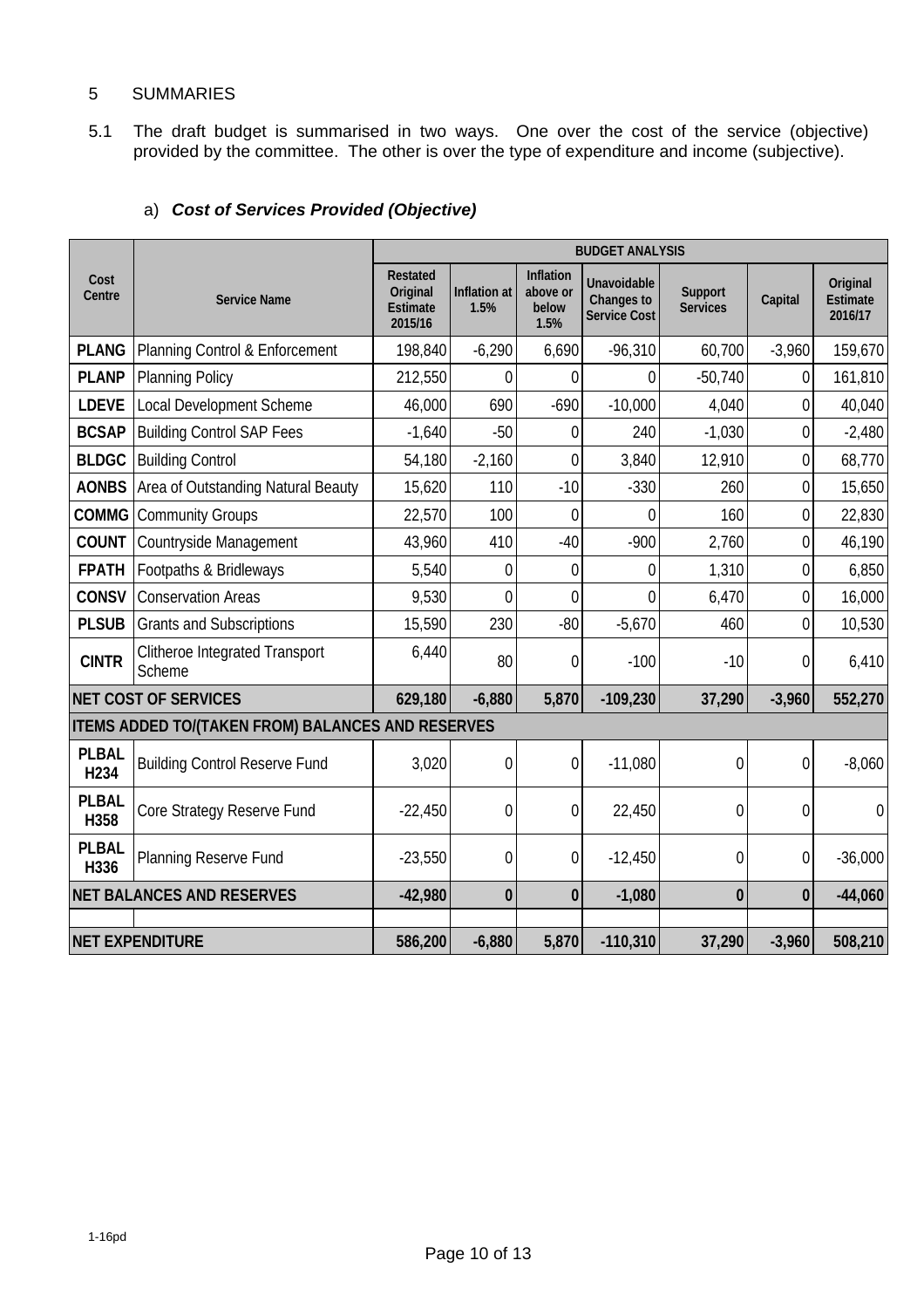|  | b) Type of Expenditure/Income (Subjective) |
|--|--------------------------------------------|
|--|--------------------------------------------|

|                                                      | <b>Restated</b><br>Original<br><b>Estimate</b><br>2015/16 | Inflation at<br>1.5% | Inflation above<br>or below 1.5% | Unavoidable<br>Changes to<br><b>Service Cost</b> | Support<br><b>Services</b> | Capital        | Original<br><b>Estimate</b><br>2016/17 |  |
|------------------------------------------------------|-----------------------------------------------------------|----------------------|----------------------------------|--------------------------------------------------|----------------------------|----------------|----------------------------------------|--|
| <b>Employee Costs</b>                                | 5,010                                                     | 70                   | $-20$                            | $-460$                                           | $\overline{0}$             | $\overline{0}$ | 4,600                                  |  |
| <b>Premises Costs</b>                                | 11,150                                                    | 160                  | $\mathbf 0$                      | 0                                                | 0                          | $\overline{0}$ | 11,310                                 |  |
| <b>Transport Costs</b>                               | 14,690                                                    | 220                  | $-20$                            | $-1,030$                                         | 0                          | $\Omega$       | 13,860                                 |  |
| Supplies and Services                                | 149,480                                                   | 2,250                | $-830$                           | $-14,050$                                        | 0                          | $\overline{0}$ | 136,850                                |  |
| <b>Third Party</b>                                   | 10,440                                                    | 160                  | $-10$                            | $-410$                                           | 0                          | $\theta$       | 10,180                                 |  |
| <b>Transfer Payments</b>                             | 29,430                                                    | 440                  | $-40$                            | $-1000$                                          | 0                          | 0              | 28,830                                 |  |
| <b>Support Services</b>                              | 1,081,280                                                 | $\Omega$             | $\Omega$                         | $\Omega$                                         | 37,290                     | 0              | 1,118,570                              |  |
| Depreciation & Impairment                            | 7,540                                                     | 0                    | 0                                | 0                                                | 0                          | $-3,960$       | 3,580                                  |  |
| <b>TOTAL EXPENDITURE</b>                             | 1,309,020                                                 | 3,300                | $-920$                           | $-16,950$                                        | 37,290                     | $-3,960$       | 1,327,780                              |  |
| Other Grants and<br>Reimbursement                    | $-1,670$                                                  | $-20$                | $\mathbf 0$                      | 0                                                | 0                          | $\overline{0}$ | $-1,690$                               |  |
| <b>Customer and Client</b><br>Receipts               | $-668,070$                                                | $-10,010$            | 6,790                            | $-92,280$                                        | 0                          | $\mathbf 0$    | $-763,570$                             |  |
| Miscellaneous Recharges                              | $-10,100$                                                 | $-150$               | 0                                | $\Omega$                                         | 0                          | 0              | $-10,250$                              |  |
| <b>TOTAL INCOME</b>                                  | $-679,840$                                                | $-10,180$            | 6,790                            | $-92,280$                                        | $\mathbf{0}$               | $\bf{0}$       | $-775,510$                             |  |
| <b>NET COST OF SERVICES</b>                          | 629,180                                                   | $-6,880$             | 5,870                            | $-109,230$                                       | 37,290                     | $-3,960$       | 552,270                                |  |
| ITEMS ADDED TO/ (TAKEN FROM) BALANCES AND RESERVES   |                                                           |                      |                                  |                                                  |                            |                |                                        |  |
| PLBAL/H234 : Building<br><b>Control Reserve Fund</b> | 3,020                                                     | $\mathbf 0$          | 0                                | $-11,080$                                        | 0                          | $\mathbf{0}$   | $-8,060$                               |  |
| PLBAL/H358: Core<br>Strategy Reserve Fund            | $-22,450$                                                 | $\overline{0}$       | 0                                | 22,450                                           | 0                          | $\mathbf 0$    | $\Omega$                               |  |
| PLBAL/H336: Planning<br>Reserve                      | $-23,550$                                                 | $\overline{0}$       | $\overline{0}$                   | $-12,450$                                        | $\overline{0}$             | $\overline{0}$ | $-36,000$                              |  |
| <b>NET BALANCES AND</b><br><b>RESERVES</b>           | $-42,980$                                                 | $\bf{0}$             | $\bf{0}$                         | $-1,080$                                         | $\bf{0}$                   | $\bf{0}$       | $-44,060$                              |  |
| <b>NET EXPENDITURE</b>                               | 586,200                                                   | $-6,880$             | 5,870                            | $-101,310$                                       | 37,290                     | $-3,960$       | 508,210                                |  |

5.2 Net costs for this committee have increased by £77,990 after allowing for transfers to and from earmarked reserves.The main reasons for this are summarised below:

| <b>Description</b>                                                                                                                                                                                    | Variance<br>2015/16 to 2016/17 |
|-------------------------------------------------------------------------------------------------------------------------------------------------------------------------------------------------------|--------------------------------|
| <b>PLANG: Planning Control and Enforcement</b>                                                                                                                                                        |                                |
| Above inflationary increase in GIS service in 2014/15, plus increase in statutory notices<br>based on previous year's expenditure, offset by decrease in agricultural referrals to<br>County Council. | 3,650                          |
| An increase in planning application fees from the conservative view taken in 2015/16.                                                                                                                 | $-96,460$                      |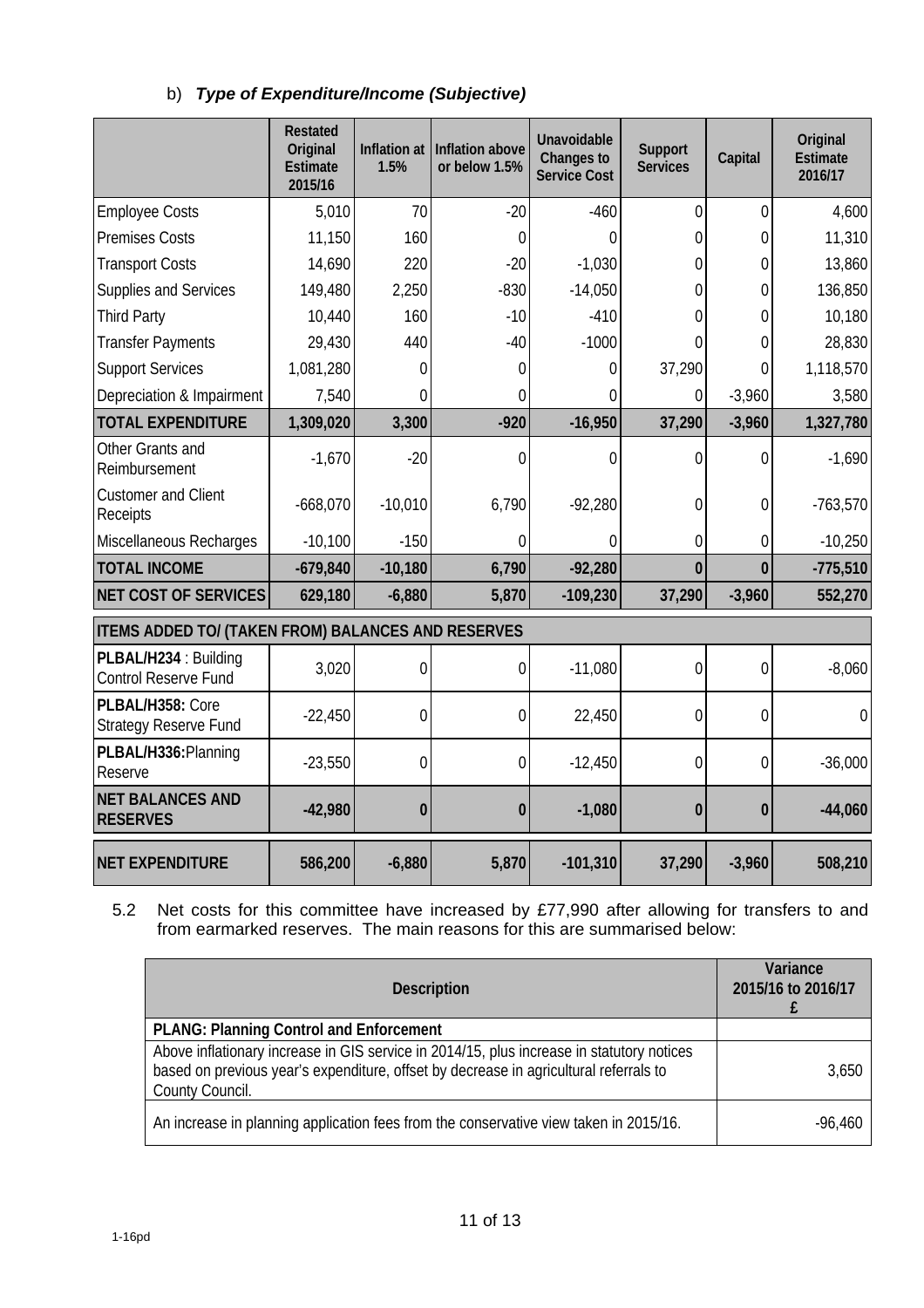| <b>Description</b>                                                                                                                                                                                                   | Variance<br>2015/16 to 2016/17 |
|----------------------------------------------------------------------------------------------------------------------------------------------------------------------------------------------------------------------|--------------------------------|
| <b>LDEVE: Local Development Scheme</b>                                                                                                                                                                               |                                |
| Reduction in supplies and service costs (such as printing & stationery, postages and<br>consultancy) as the scheme moves from the first stage of public consultation into<br>reviewing the issues and options stage. | $-10,000$                      |
| <b>BLDGC: Building Control</b>                                                                                                                                                                                       |                                |
| Income from Building Regulation fees are likely to continue to fall, due to the current<br>economic conditions and competition from private companies                                                                | 7,330                          |
| <b>PLSUB: Planning Grants &amp; Subscriptions</b>                                                                                                                                                                    |                                |
| Provision for subscription to Lancashire Economic Partnership has been removed                                                                                                                                       | $-5,670$                       |
| <b>Various</b>                                                                                                                                                                                                       |                                |
| Increase in support service costs charged to this Committee                                                                                                                                                          | 37,290                         |

## 6 RISK ASSESSMENT

- 6.1 The approval of this report may have the following implications
	- Resources approval of the original budget for 2016/17 would see an increase in net expenditure of £76,910 compared with the original budget for 2015/16 or £77,990 after allowing for transfers to and from earmarked reserves.
	- Technical, Environmental and Legal none identified
	- Political none identified
	- Reputation sound financial planning safeguards the reputation of the Council
	- Equality and Diversity Equality and diversity issues are considered in the provision of all Council services.

## 7 FEES AND CHARGES

- 7.1 Fees and charges for this Committee were agreed in October 2015, and have been increased by 1.5%. Detailed rates will be contained in the Council's fees and charges book and the new rates will be applicable from 1 April 2016.
- 8 RECOMMENDED THAT COMMITTEE
- 8.1 Agree the revenue budget for 2016/17 and to submit this to the Special Policy and Finance Committee subject to any further consideration by the Budget Working Group.

SENIOR ACCOUNTANT DIRECTOR OF RESOURCES

PD1-16/TH/AC 23 October 2015

For further background information please ask for Trudy Holderness.

BACKGROUND PAPERS – None